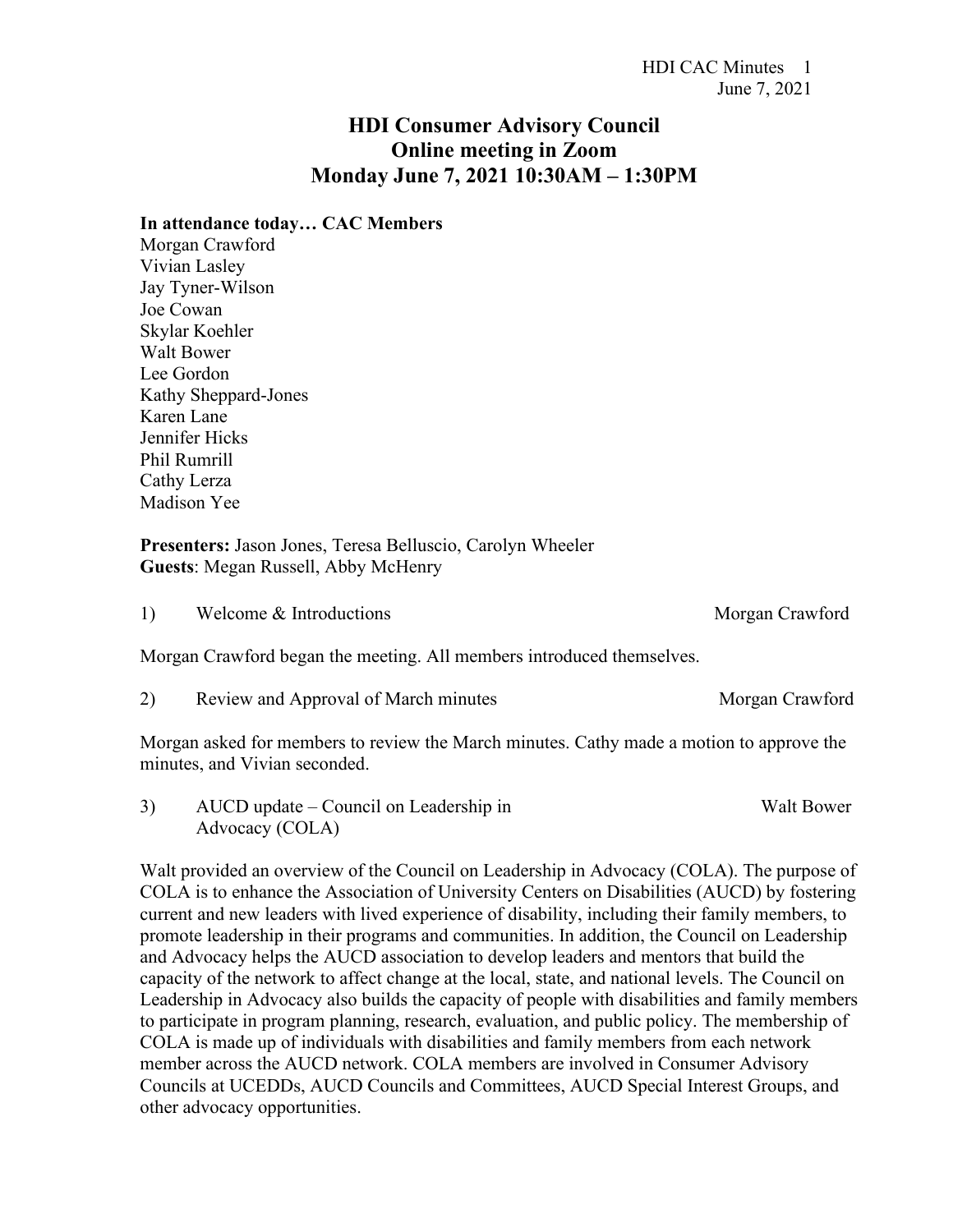## 4) Southeast ADA Center Jason Jones -Input and feedback from CAC members

Jason Jones introduced the Southeast ADA Center as a part of the Burton Blatt Institute at Syracuse University. Burton Blatt, the former Dean of Syracuse University School of Education, brought public attention to thousands of individuals living in institutional purgatory. Jason played a short video of President George H.W. Bush giving a speech following the signing of the Americans with Disabilities Act (ADA).

The purpose of the Southeast ADA Center is to facilitate voluntary compliance with the The Americans with Disabilities Act of 1990. They also conduct research to reduce and eliminate barriers to employment and economic self-sufficiency for Americans with disabilities. Jason noted that most employers and companies are unaware of noncompliance with ADA and are quick to comply with changes to increase accessibility.

The main office of the Southeast ADA Center of Kentucky is in Lexington, Kentucky. The Southeast ADA Center answers questions about ADA, disseminates materials/information, provides education and training, and increases public awareness. Jason then further discussed the core functions of the Southeast ADA Center: provide technical assistance on the ADA, conduct training on ADA using synchronous and asynchronous platforms, and provide knowledge translation via a broad network of dissemination partners and multi-media outlets.

www.adachecklist.org is a website where state and local governments, businesses, and non-profit organizations can see how compliant they are with regard to ADA. The ADA checklist is a Word fillable form that businesses can use to ensure that they are following accessibility guidelines as stated in ADA. Jason noted that the ADA checklist is a helpful resource, but should not be used as a full compliance document.

Jason opened the floor for questions and comments. Walt noted a helpful and informative ADA talk he attended by the Southeast ADA Center on service animals. Jason announced the next ADA talk is on Thursday, June 24<sup>th</sup> on ADA and Employment. Morgan asked about BCTC's program for individuals with disabilities and Kathy provided Morgan with contact information. Joe asked about whether or not businesses comply when you write them a letter about noncompliance with ADA. Jason replied that when you are non-confrontational, such as writing a letter, most businesses are understanding and willing to make changes. Jason closed his presentation by communicating his appreciation to the CAC members.

5) Project RETAIN update Kathy Sheppard-Jones -Input and feedback from CAC members

Kathy presented updates on Project RETAIN. She also thanked the CAC members for their time and commitment. Kathy began by emphasizing the high frequency of occurrence of American workers leaving the workforce due to injury or illness. Kathy stated the purpose of Project RETAIN through early intervention and the participant criteria. The RETAIN Kentucky Phase 2 grant was approved for \$21.6 million per year for approximately four years. The purpose of Phase 2 is to scale delivery of return-to-work/stay-at-work services to people who have an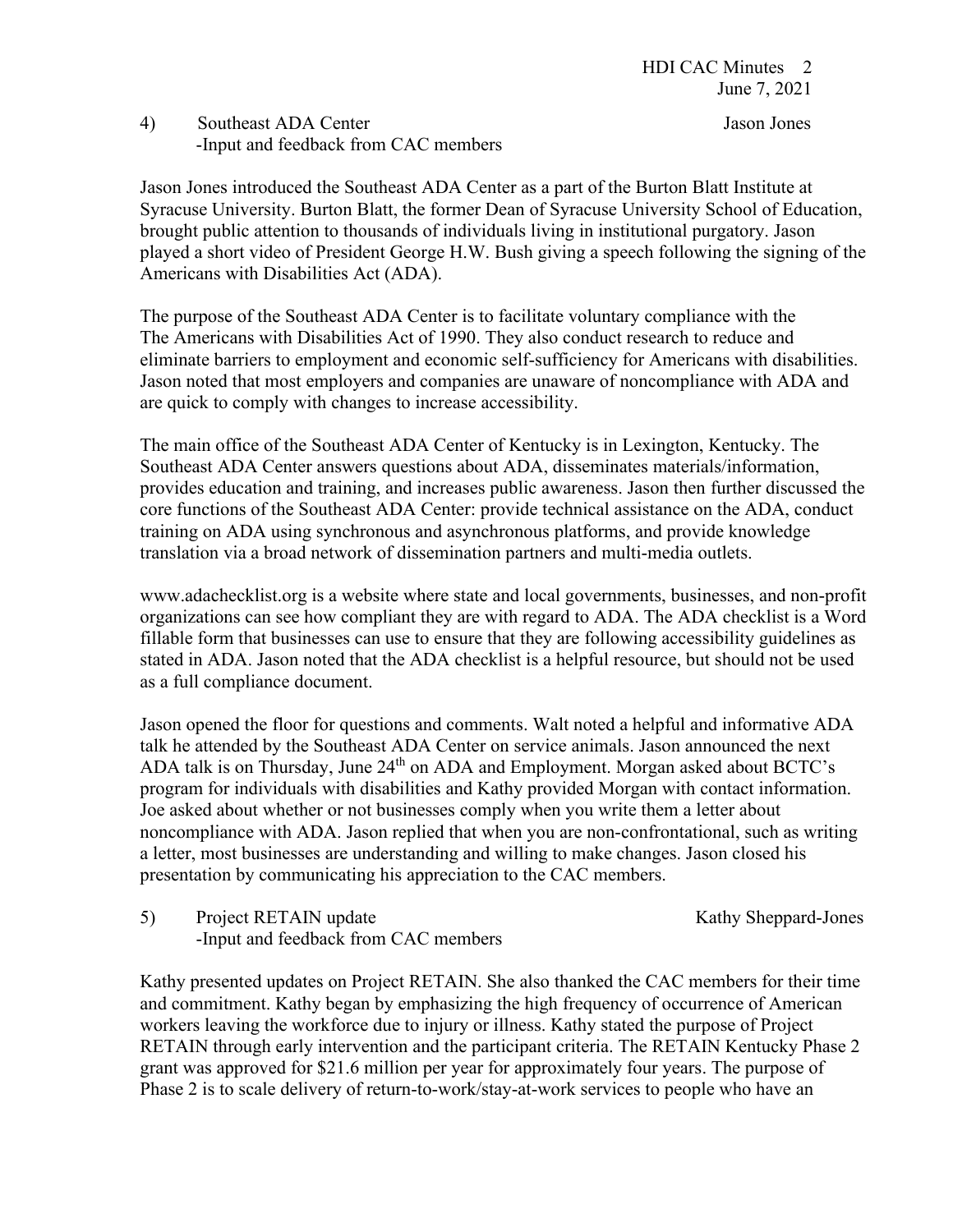injury/illness that makes it difficult to work. Kathy announced an upcoming seminar by Matthew D. Adamkin, M.D. on June 21. Kathy asked for input on how to spread the word of Project RETAIN Kentucky and noted to email her with any ideas.

Kathy also introduced the Kentucky LEND grant. The LEND grant is a training program for 9 graduate student trainees annually. The training program takes an interdisciplinary approach with a multitude of national partnerships and state and university partnerships.

| 6) | 2021 Summer Leadership Experience    | Teresa Belluscio |
|----|--------------------------------------|------------------|
|    | -Input and feedback from CAC members |                  |

Teresa introduced the 2021 Summer Leadership Experience camp. The camp is for Kentucky high school students (entering juniors through seniors) with disabilities. The Summer Leadership Experience camp prepares students to make the transition to the next level of education, which may lead to a career. The student must be between the ages of 14-21, enrolled in an educational setting, have a documented disability, and is working with VR.

Teresa discussed the variety of resources and speakers who will attend the camp. Morgan asked about being a mentor and Teresa provided a description of the responsibilities of a mentor. Another question was asked about other opportunities for older students/young adults that resembled the Summer Leadership Experience. Teresa ended her presentation by asking CAC members to share the flyer for the camp to those who might benefit from the camp.

7) Employment Education Program Carolyn Wheeler -Input and feedback from CAC members

Carolyn introduced the Employment Education Program funded by the Commonwealth Council on Developmental Disabilities. The current presentation is on employment benefits and how work and social security benefits can work together. Carolyn utilized a poll to gather how much the CAC members understood about social security benefits. The majority of the group knew two programs existed, but did not exactly know how they functioned. Carolyn shared a personal story that led to her knowledge of social security benefits (SSI/SSDI), home ownership, and retirement plans for individuals with disabilities.

Carolyn shared results from a survey she sent out the previous year related to work and social security benefits. Results from the survey indicated many individuals were very interested in learning more about social security benefits and would be willing to spend 10 minutes or more to do so, yet have not spent that time. The vast majority of respondents reported that they would feel more confident if they knew more information in relation to social security benefits.

A second poll was administered to the CAC about their favorite sport to watch/play. Carolyn explained how each sport, although all played with a ball, is complicated in its own way. She made an analogy about learning complex rules. A final poll was administered about eagerness/willingness to learn and get paid to disperse information about social security benefits. Carolyn informed the group of the opportunity to become an employment education ambassador. A training must be completed to become an employment education ambassador. Once